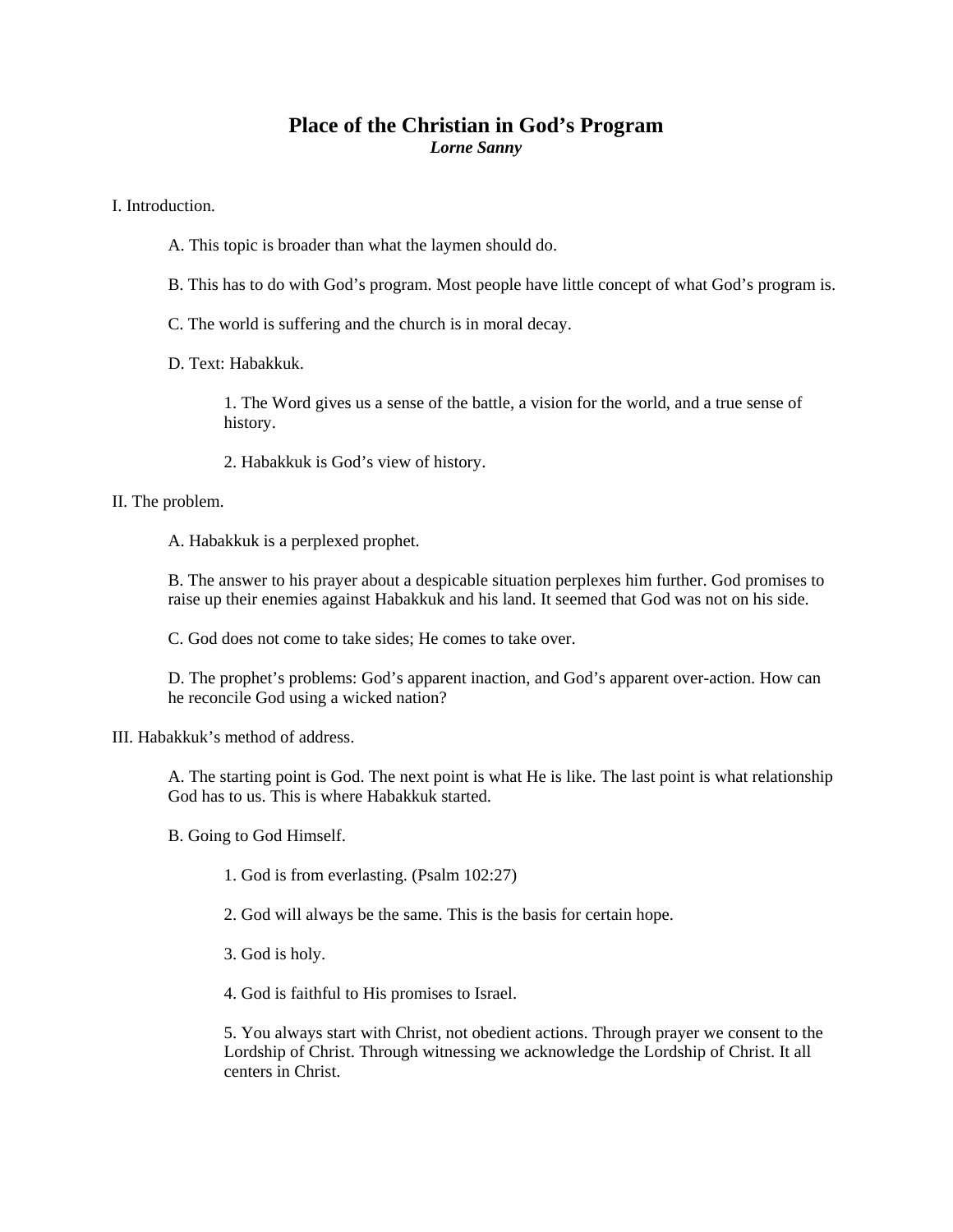C. The relationship God has to us.

1. God is holy - we are sinful.

2. God's thoughts are above our thoughts.

3. We need to be willing to trust Him with answers as well as without them.

4. While Habakkuk committed the question to God, he positioned himself to hear from God too.

5. We are to seek a perspective that breaks through to ultimate reality.

### IV. God's answer.

A. The just shall live by faith.

1. The just lives by his faith in the bare Word of God in spite of all appearances.

2. The reason for a Navigator work today goes back to its founder believing the promises of God.

3. God purposes, and therefore He promises. We pray as a result.

B. Woes.

1. Sin against the soul. Sin has its own built in penalty in mind, body and spirit.

2. God will ultimately triumph. God is in charge.

### V. Habakkuk's response.

- A. He asks God to revive his work again God's purposes are what is really important.
- B. It is only going to get worse, so we too ask God to revive His work.
- C. God's work. (Matthew 24:14)

1. It is the Great Commission. (Matthew 28:20, Mark 16:15, Acts 1:8, John 20:21, Luke 24:46-47, Acts 25:16-18)

2. The work of the Christian abroad is God's work.

- D. Habakkuk asks God to remember mercy.
	- 1. We have our ministry only by mercy.
	- 2. Remembering mercy is humility before God.